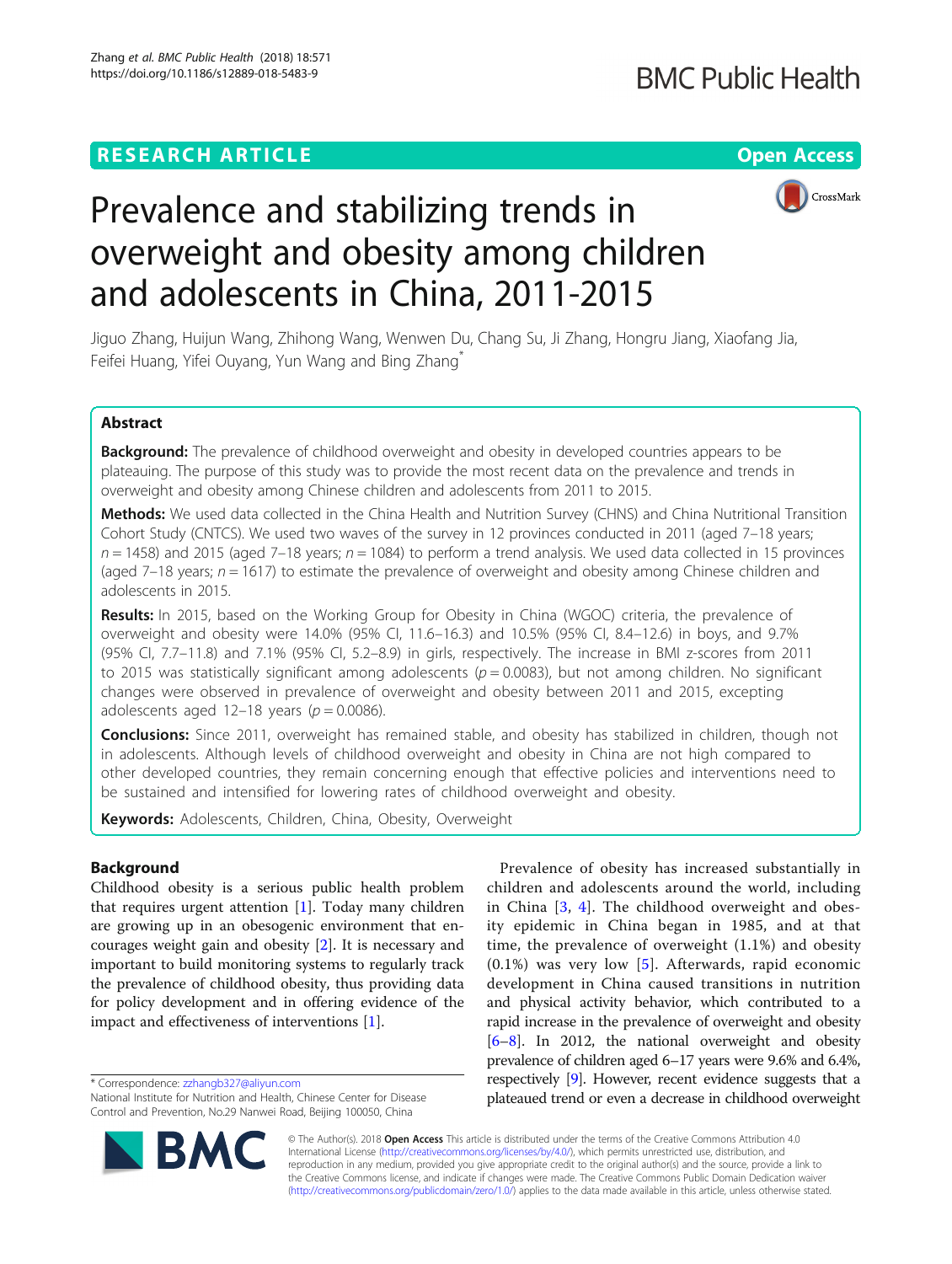and obesity is underway in many developed countries. For example, in Germany, researchers observed a further stabilization of overweight and obesity prevalence rates for all age groups and a decrease in rates for younger ages (4– 7·99 years, 8–11·99 years) [\[10\]](#page-5-0). Similarly, stabilized trends have been observed in other countries, such as US children aged 6 to 11 years [\[11](#page-5-0)], UK children aged 2 to 10 years [[12](#page-5-0)], Australian primary school children [\[13\]](#page-5-0), and Canadian children [\[14\]](#page-5-0).

Many trend analyses have shown a continuously rising prevalence of obesity/overweight in China, with more rapid increases in toddlers and boys than in their counterparts, as well as in rural versus urban areas [[4](#page-5-0), [15](#page-5-0)–[20](#page-6-0)]. However, most previous studies were based either on earlier surveys or on provincial data. In this study, our objectives were to provide the most recent estimates of obesity and overweight prevalence among Chinese children and adolescents in 2015, to evaluate trends in BMI z-scores and to examine the trends in prevalence of overweight and obesity for the 5 years of two adjacent surveys in 2011 and 2015. Additionally, we present more detailed trend analyses by age, sex, living area and geographic region.

# Methods

# Study design and subjects

We used data collected in the China Health and Nutrition Survey (CHNS) and China Nutritional Transition Cohort Study (CNTCS). CHNS was an ongoing large-scale, longitudinal, household-based survey of 10 waves (1989–2015) [[21](#page-6-0), [22\]](#page-6-0). Beginning in 2011, the CHNS covered 12 provinces that varied in demography, geography, economic development, and public resources. In 2015, the CNTCS began in the additional provinces of Zhejiang, Shanxi, and Yunnan. In each province, a multistage, stratified, random cluster sampling design was used to ensure a suitable representation of the population. Two cities and four counties were selected by income (low, middle, and high). Four communities from each city/county were selected randomly; in each community, 20 households were randomly selected and followed in ten subsequent waves. In some cases, new households were recruited to substitute for those who migrated out of the community for different reasons.

The trend analysis was based on two waves of the survey in 12 provinces conducted in 2011 and 2015. Our sample included children and adolescents aged 7 to 18 years from each family included in the two rounds of survey. There were 1458 and 1084 children and adolescents with complete demographic and physical examinations, respectively. We used data combining CHNS with CNTCS collected in 15 provinces to estimate the prevalence of overweight and obesity among children and adolescents in 2015.

# Measures and definition

Anthropometrical measurements were conducted by welltrained health workers who followed a reference protocol recommended by the World Health Organization (WHO) [[23](#page-6-0)]. Height was measured to the nearest 0.1 cm without shoes using a portable SECA206 wall-mounted metal tape, and weight was measured to the nearest 0.1 kg with lightweight clothing on a beam SECA 880 in 2011 and a TANITA BC601 in 2015. Both the scales and stadiometers were calibrated before use. Body mass index (BMI) was calculated as weight in kilograms divided by height in meters squared.

The sex- and age-specific BMI cutoff points recommended by the International Obesity Task Force (IOTF) [[24\]](#page-6-0), WHO [\[25](#page-6-0)], and Working Group for Obesity in China (WGOC) were used to define overweight and obesity. The former two sets of criteria have been used internationally to assess and compare childhood overweight and obesity in different countries. Considering the differences in body composition across different ethnic groups, the WGOC, which was organized by the International Life Science Institute Focal Point in China, conducted an analysis of BMI of children and adolescents aged 7–18 years. Overweight was defined as BMI >85th percentile but ≤95th percentile, relative to gender and age, whereas obesity was defined as BMI >95th percentile, and a new BMI classification reference was recommended by the WGOC in 2004 [[26\]](#page-6-0). This standard is the most appropriate one that showed its superiority in both prospectively and actuality, and was consistent with the Eastern Asia ethnic characteristics of body fatness growth [[27\]](#page-6-0). BMI-for-age z-score is a quantitative measure of the deviation of a specific BMI value from the mean of that population, and was calculated with the WHO (WHO 2007) references.

# Ethical approval

All subjects' parents gave written informed consent for their children's participation in the survey. The CHNS was approved by the Institutional Review committees of the University of North Carolina at Chapel Hill and the National Institute for Nutrition and Health, Chinese Center for Disease Control and Prevention (No. 201524).

# Statistical analysis

The primary data analysis was conducted in 2017. We presented prevalence estimates for overweight and obesity in different survey years according to age, gender, living area and geographic region groups. Living area of urban and rural was based on the Chinese administrative division. A line running along the Qinling Mountains and Huaihe River was considered as the natural boundary between north and south of geographic region in China.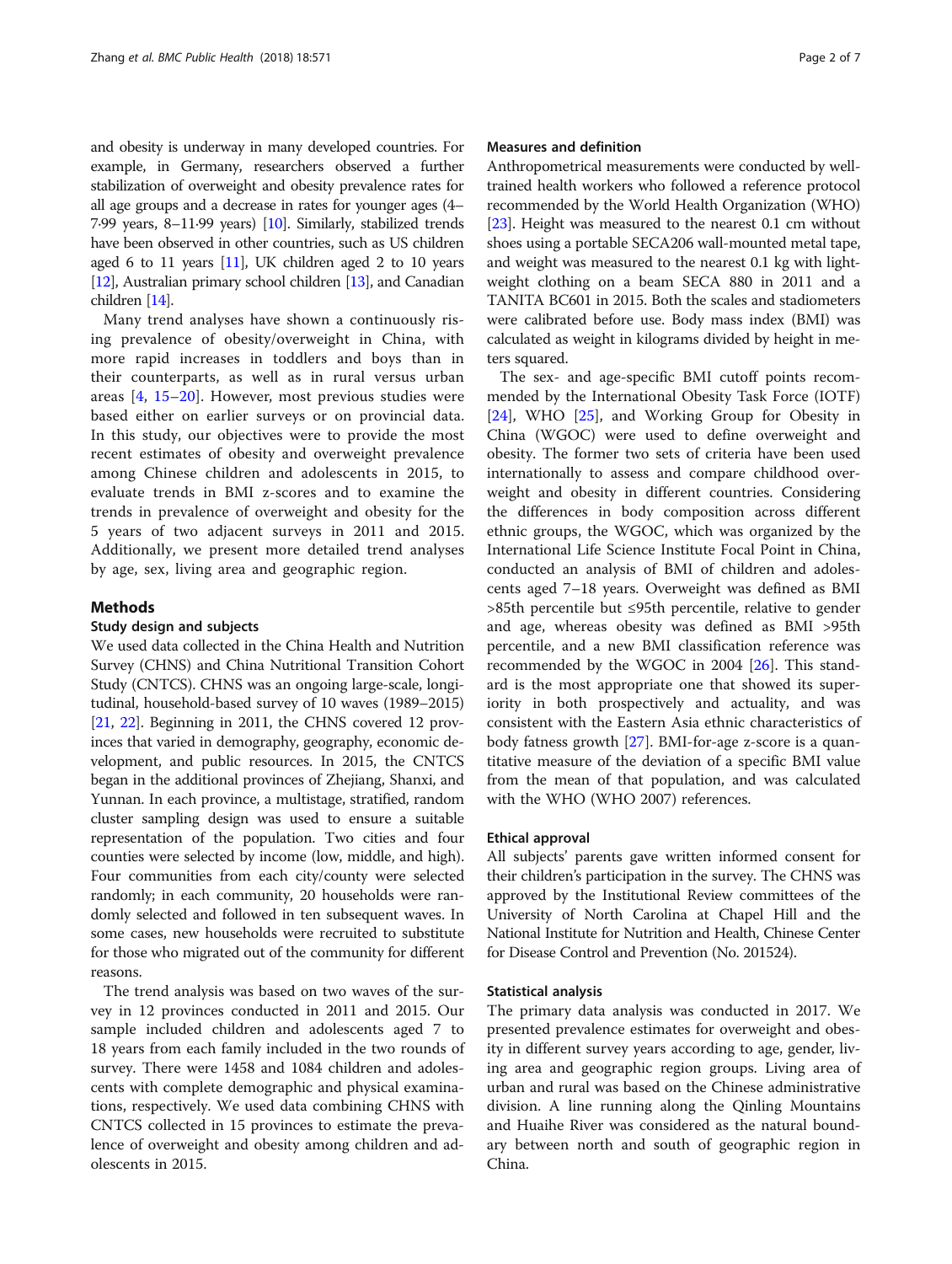T tests were applied to test differences between groups and trends for BMI z-scores. Chi-square analyses were conducted to assess differences in prevalence of overweight and obesity for categorical variables. All statistical analyses were performed using version 9.2 of the SAS software package (SAS Institute, Inc. Cary, NC, USA). Statistical significance was defined as  $P < 0.05$ .

# Results

# Prevalence of overweight and obesity

Table [1](#page-3-0) shows the prevalence of overweight and obesity among Chinese children and adolescents aged 7–18 years in 2015. Using IOTF, WHO, and WGOC criteria, the prevalence of overweight and obesity were 13.1% (95% CI, 11.5– 14.8) and 5.7% (95% CI, 4.5–6.8), 15.5% (95% CI, 13.7–17.2) and 8.8% (95% CI, 7.4–10.2), 11.9% (95% CI, 10.4–13.5) and 8.8% (95% CI, 7.5–10.2), respectively. We found a much higher prevalence of obesity among boys than among girls  $(p < 0.0001, p < 0.0001, p = 0.0143)$ . The northern children and adolescents showed higher prevalence of overweight and obesity than their southern peers, except for overweight using the WGOC criteria. In addition, the IOTF criteria found a higher prevalence of obesity among urban children and adolescents ( $p = 0.0458$ ), the WGOC criteria found a much higher prevalence of overweight among boys than among girls ( $p = 0.0087$ ). There was no significant difference between age groups by the three sets of criteria.

# Trends in BMI z-scores among children and adolescents

Table [2](#page-4-0) shows the mean BMI z-scores among Chinese children and adolescents aged 7–18 years between 2011 and 2015. The increase in BMI z-score from 2011 to 2015 was statistically significant ( $p = 0.0211$ ). After stratifying by age group, gender, living area and region, we found a significant increase in BMI z-scores among adolescents aged  $12-18$  ( $p = 0.0083$ ), boys ( $p = 0.0107$ ), urban ( $p = 0.0173$ ) and southern children and adolescents ( $p = 0.0087$ ).

# Trends in prevalence of overweight and obesity

Table [3](#page-4-0) shows the trends in prevalence of overweight and obesity among Chinese children and adolescents aged 7–18 years using the WGOC criteria between 2011 and 2015. We found no significant difference in prevalence of overweight and obesity between 2011 and 2015, except for adolescents aged 12–18 years, who had a higher prevalence of obesity in 2015 than that in 2011  $(p = 0.0086)$ .

# **Discussion**

Our findings show that the prevalence of overweight and obesity have remained stable among Chinese children since 2011, but not among adolescents aged 12–18 years for whom the prevalence of obesity has significantly increased between 2011 and 2015, consistent with findings from a recent Australian study [\[13\]](#page-5-0). The increase and higher prevalence of obesity in adolescents is concerning given the high likelihood of BMI tracking from adolescence into adulthood [[28](#page-6-0)]. Thus, adolescents should be the key target of obesity prevention.

According to two reviews, the prevalence of childhood overweight and obesity appears to have stabilized since the late 1990s in many developed countries [\[29,](#page-6-0) [30\]](#page-6-0). In Asia, there was a decrease in the prevalence of overweight/obesity among Japanese schoolchildren from 2003 to 2012 [[31\]](#page-6-0). In Korea, the prevalence of childhood overweight and obesity generally stabilized from 2001 to 2012 in both boys and girls [\[32\]](#page-6-0). In general, this stabilization in the trend has been attributed to the growing population concern about childhood obesity and continuous efforts of the family, school, community and government toward the prevention and treatment of childhood obesity  $[33]$  $[33]$ . As a result of these efforts, a whole series of interventions has been implemented to halt the alarming rise in the prevalence of childhood obesity, such as reducing television viewing duration and consumption of energy-dense foods, as well as increasing physical activity [\[33,](#page-6-0) [34\]](#page-6-0).

Similarly, the Chinese government began to realize the importance of obesity control about 15 years ago, and implemented laws and regulations aimed at obesity prevention [\[35](#page-6-0)]. For example, China has already developed some guidelines to control general childhood obesity, such as Guidelines on Snacks for Chinese Children and Adolescents (published in 2008) and the School-age Children and Teenagers Overweight and Obesity Prevention and Control Guidelines (issued in 2007) [\[35](#page-6-0)]. Also, a large number of intervention programs have been initiated or were ongoing in the past 15 years, such as 'Happy 10 minutes'. The key measures of program and policy options for prevention that began during childhood may have contributed to the stabilization in prevalence of childhood overweight and obesity. It is also possible that this flattening represents a temporary lull and that without continued efforts we may again see a rise in prevalence. Further studies are needed to assess the possible reasons of the trends in overweight and obesity.

In this study, we used three different sets of criteria to estimate the prevalence of overweight and obesity among Chinese children and adolescents in 2015. Among the three sets of criteria, the WHO criteria yielded the highest prevalence of overweight and obesity, while the WGOC criteria produced the lowest overweight prevalence, and the lowest obesity prevalence was generated by the IOTF criteria. These results from the three sets of criteria were expected, considering their use of different BMI cut-points for overweight and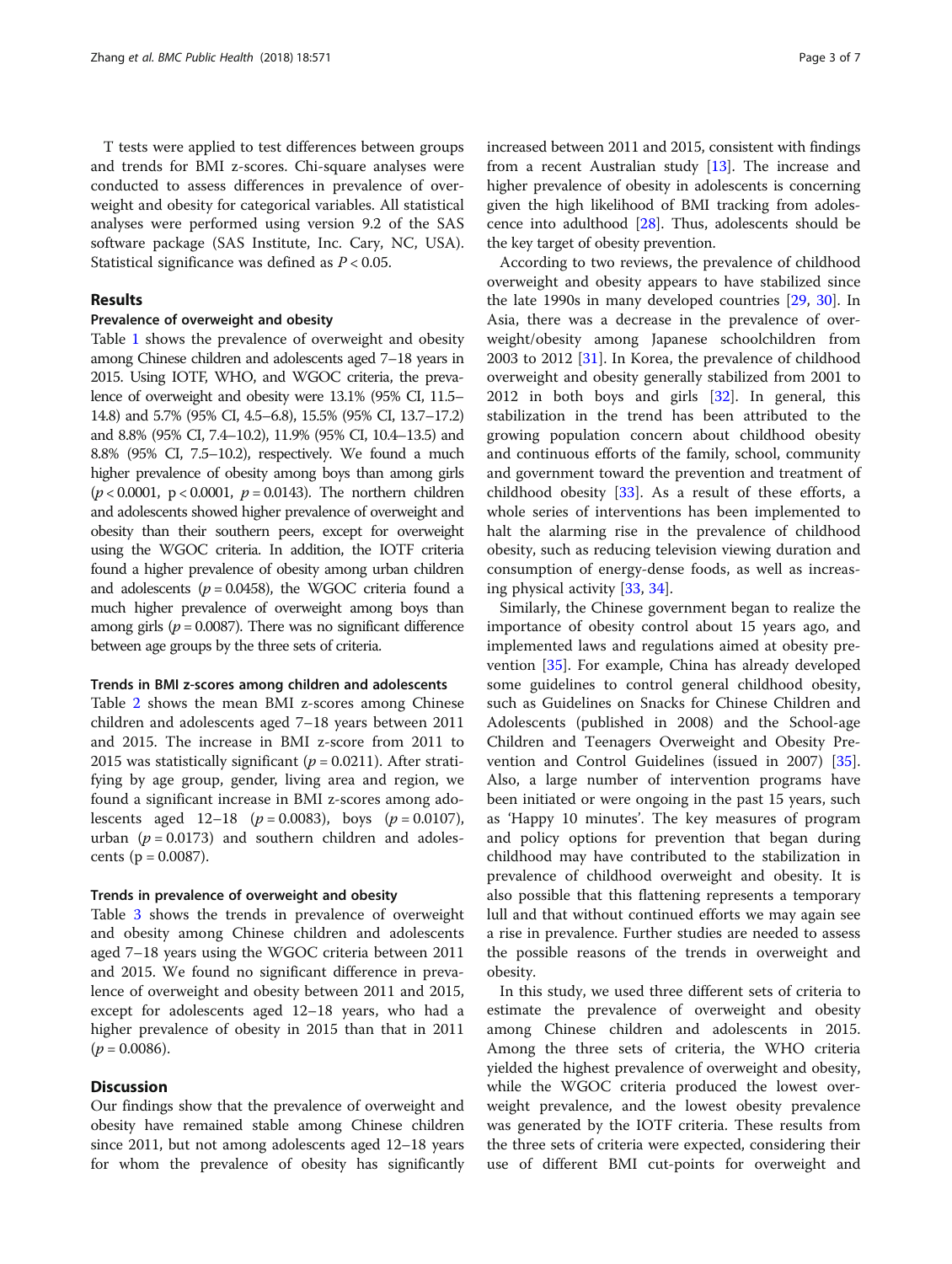<span id="page-3-0"></span>

|             |      | Table 1 Prevalence of overweight and obesity among                                                            |        |                           |        |                          |        | Chinese children and adolescents aged 7-18y in 2015 by IOTF, WHO and WGOC criteria |          |                           |        |                    |        |
|-------------|------|---------------------------------------------------------------------------------------------------------------|--------|---------------------------|--------|--------------------------|--------|------------------------------------------------------------------------------------|----------|---------------------------|--------|--------------------|--------|
|             |      | IOTF criteria, % (95% CI)                                                                                     |        |                           |        | WHO criteria, % (95% CI) |        |                                                                                    |          | WGOC criteria, % (95% CI) |        |                    |        |
|             | z    | Overweight                                                                                                    | D      | Obesity                   | d      | Overweight               | Q      | Obesity                                                                            | d        | Overweight                | σ      | Obesity            | σ      |
|             | 1617 | $13.1(11.5-14.8)$                                                                                             |        | 5.7 (4.5-6.8)             |        | $15.5(13.7 - 17.2)$      |        | 8.8 (7.4-10.2)                                                                     |          | $11.9(10.4 - 13.5)$       |        | 8.8 (7.5-10.2)     |        |
| Age         |      |                                                                                                               |        |                           |        |                          |        |                                                                                    |          |                           |        |                    |        |
| $7 - 11$    | 1007 | $13.2(11.1 - 15.3)$                                                                                           | 0.8821 | $5.7(4.2 - 7.1)$          | 0.9481 | $16.0(13.7 - 18.2)$      | 0.4511 | $9.6 (7.8 - 11.4)$                                                                 | 0.1204   | $11.7(9.7-13.7)$          | 0.7286 | $9.0 (7.3 - 10.8)$ | 0.7252 |
| $12 - 18$   | 610  | 13.0 (10.3-15.6)                                                                                              |        | 5.7 (3.9–7.6)             |        | $14.6(11.8 - 17.4)$      |        | $7.4 (5.3 - 9.5)$                                                                  |          | $12.3(9.7 - 14.9)$        |        | 8.5 (6.3-10.7)     |        |
| Gender      |      |                                                                                                               |        |                           |        |                          |        |                                                                                    |          |                           |        |                    |        |
| <b>Boys</b> | 837  | $14.0(11.6-16.3)$                                                                                             | 0.2842 | 7.9 (6.1-9.7)             | 0.0001 | $17.1(14.5-19.6)$        | 0.0613 | $12.9(10.6 - 15.2)$                                                                | < 0.0001 | $14.0(11.6 - 16.3)$       | 0.0087 | $10.5(8.4 - 12.6)$ | 0.0143 |
| Girls       | 780  | $12.2 (9.9 - 14.5)$                                                                                           |        | $3.3 (2.1 - 4.6)$         |        | 13.7 (11.3-16.1)         |        | 4.4 (2.9–5.8)                                                                      |          | $9.7 (7.7 - 11.8)$        |        | 7.1 $(5.2 - 8.9)$  |        |
| Area        |      |                                                                                                               |        |                           |        |                          |        |                                                                                    |          |                           |        |                    |        |
| Urban       | 435  | 15.2 (11.8-18.5)                                                                                              |        | $0.1362$ 7.6 $(5.1-10.1)$ | 0.0458 | 18.2 (14.5-21.8)         | 0.0685 | $10.6 (7.7 - 13.5)$                                                                | 0.1222   | $14.3(11.0 - 17.5)$       | 0.0812 | $10.8(7.9 - 13.7)$ | 0.0920 |
| Rural       | 1182 | $12.4(10.5 - 14.2)$                                                                                           |        | $5.0(3.7 - 6.2)$          |        | 14.5 (12.5-16.5)         |        | $8.1(6.6 - 9.7)$                                                                   |          | $11.1 (9.3 - 12.9)$       |        | 8.1 (6.6-9.7)      |        |
| Region      |      |                                                                                                               |        |                           |        |                          |        |                                                                                    |          |                           |        |                    |        |
| North       | 499  | 16.8 (13.5-20.1)                                                                                              | 0.0030 | 6<br>$9.0(6.5-11)$        | 0.0001 | 192 (15.8-22.7)          | 0.0050 | 13.6 (10.6-16.6)                                                                   | < 0.0001 | $14.2(11.2 - 17.3)$       | 0.0575 | 13.6 (10.6-16.6)   | 0.0001 |
| South       | 1118 | $11.4(9.6-13.3)$                                                                                              |        | 4.2 (3.0–5.4              |        | 13.8 (11.8-15.8)         |        | 6.6 $(5.2 - 8.1)$                                                                  |          | $10.9(9.1 - 12.7)$        |        | $6.7 (5.2 - 8.2)$  |        |
|             |      | IOTF International Obesity Task Force, WHO World Health Organization, WGOC Working Group for Obesity in China |        |                           |        |                          |        |                                                                                    |          |                           |        |                    |        |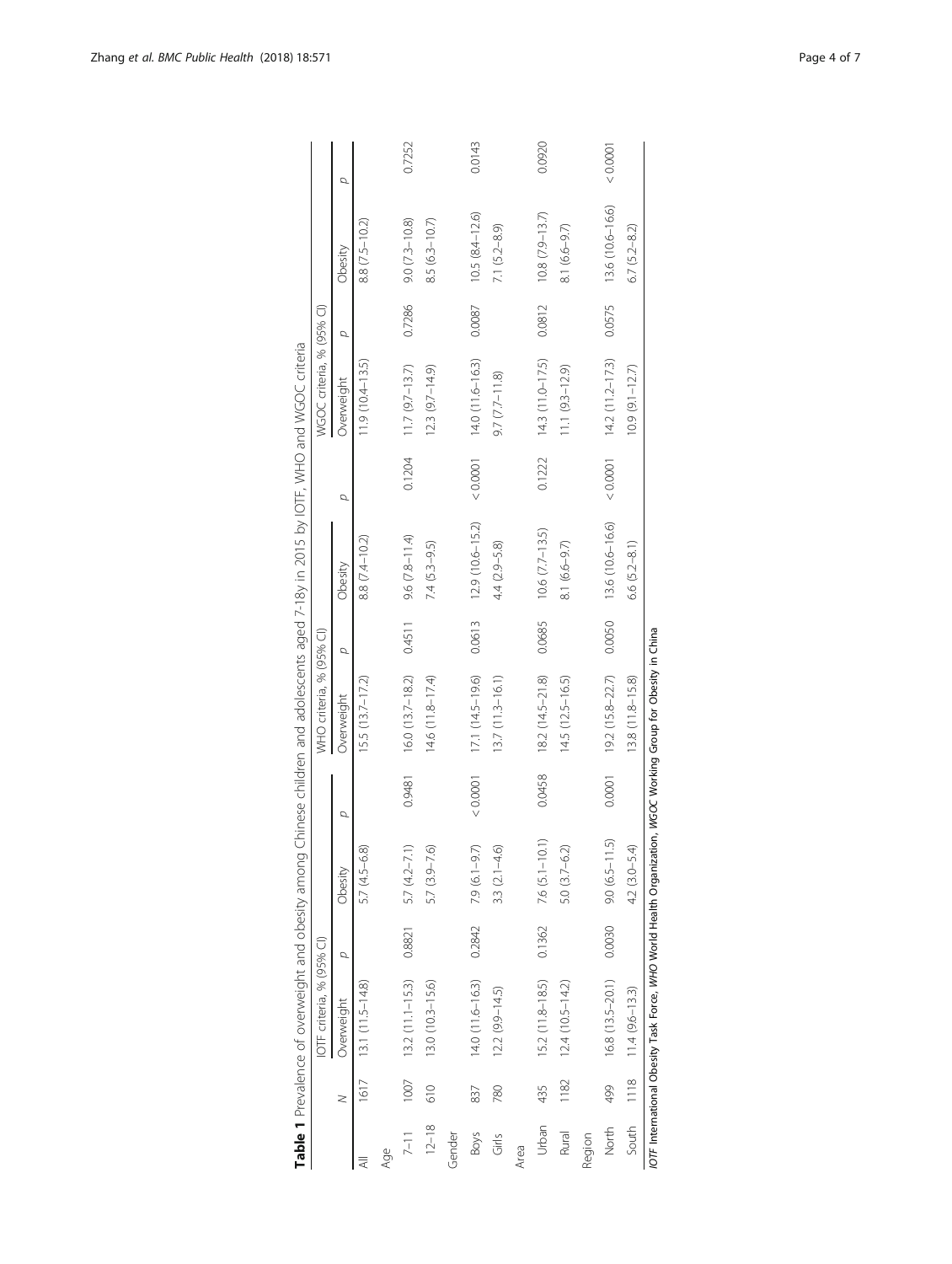<span id="page-4-0"></span>Table 2 Trends in BMI z-scores among Chinese children and adolescents aged 7-18y: 2011–2015

|           |      | 2011                 |      | 2015                 | P      |
|-----------|------|----------------------|------|----------------------|--------|
|           | N    | Mean $\pm$ SD        | Ν    | Mean $\pm$ SD        |        |
| All       | 1458 | $-0.0749 + 1.3632$   | 1084 | $0.0528 + 1.4028$    | 0.0211 |
| Age       |      |                      |      |                      |        |
| $7 - 11$  | 762  | $0.0421 \pm 1.5078$  | 698  | $0.0737 + 1.4251$    | 0.6818 |
| $12 - 18$ | 696  | $-0.2031 + 1.1726$   | 386  | $0.0150 \pm 1.3626$  | 0.0083 |
| Gender    |      |                      |      |                      |        |
| Boys      | 743  | $0.0426 \pm 1.4529$  | 554  | $0.2522 \pm 1.4710$  | 0.0107 |
| Girls     | 715  | $-0.1970 \pm 1.2527$ | 530  | $-0.1556 \pm 1.2968$ | 0.5700 |
| Area      |      |                      |      |                      |        |
| Urban     | 440  | $0.1275 \pm 1.3571$  | 282  | $0.3732 \pm 1.3381$  | 0.0173 |
| Rural     | 1018 | $-0.1625 + 1.3572$   | 802  | $-0.0599 + 1.4085$   | 0.1155 |
| Region    |      |                      |      |                      |        |
| North     | 461  | $0.3738 \pm 1.3626$  | 302  | $0.4911 \pm 1.4773$  | 0.2612 |
| South     | 997  | $-0.2824 \pm 1.3133$ | 782  | $-0.1165 \pm 1.3360$ | 0.0087 |

obesity among children and adolescents. Because different criteria are used throughout the world, it can be difficult to compare rates in China with those in other countries. Nonetheless, estimates of overweight and obesity among Chinese children and adolescents tend to be lower than in developed countries [\[3](#page-5-0), [11](#page-5-0)]. However, childhood overweight and obesity is becoming a topic of great concern in China due to the higher prevalence in some provinces [\[36,](#page-6-0) [37](#page-6-0)] approaching that of Western countries.

In line with previous studies in China [\[6,](#page-5-0) [20](#page-6-0)], we found a gender difference in that boys showed a higher prevalence

Table 3 Trends in Prevalence of overweight and obesity among Chinese children and adolescents aged 7-18y by WGOC criteria: 2011–2015

|           | 2011 | 2015 |      | Overweight | p      | Obesity |      | р      |
|-----------|------|------|------|------------|--------|---------|------|--------|
|           | Ν    | Ν    | 2011 | 2015       |        | 2011    | 2015 |        |
| All       | 1458 | 1084 | 10.6 | 11.8       | 0.3507 | 8.4     | 9.6  | 0.3113 |
| Age       |      |      |      |            |        |         |      |        |
| $7 - 11$  | 762  | 698  | 10.6 | 11.0       | 0.8051 | 11.4    | 9.7  | 0.2993 |
| $12 - 18$ | 696  | 386  | 10.6 | 13.2       | 0.2034 | 5.2     | 9.3  | 0.0086 |
| Gender    |      |      |      |            |        |         |      |        |
| Boys      | 743  | 554  | 13.6 | 13.7       | 0.9483 | 9.2     | 11.7 | 0.1296 |
| Girls     | 715  | 530  | 7.6  | 9.8        | 0.1579 | 7.7     | 7.4  | 0.8255 |
| Area      |      |      |      |            |        |         |      |        |
| Urban     | 440  | 282  | 14.1 | 13.8       | 0.9214 | 9.8     | 13.1 | 0.1621 |
| Rural     | 1018 | 802  | 9.1  | 11.1       | 0.1661 | 7.9     | 8.4  | 0.7001 |
| Region    |      |      |      |            |        |         |      |        |
| North     | 461  | 302  | 15.0 | 15.9       | 0.7283 | 13.9    | 16.6 | 0.3111 |
| South     | 997  | 782  | 8.6  | 10.2       | 0.2482 | 5.9     | 6.9  | 0.3966 |

WGOC Working Group for Obesity in China

of obesity than girls. Differences in genetic and environmental factors could partly contribute to the gender differences in overweight and obesity. Moreover, there exists a traditional preference for boys in Chinese society, especially in rural areas [[20](#page-6-0)]. Owing to this preference, boys are likely to enjoy more of the family's resources and have less work than girls. In addition, obesity is often viewed as a characteristic of good health in boys [[18](#page-6-0)]. On the other hand, girls are expected to maintain a slender shape, and as a result they pay more attention to weight control [[6](#page-5-0), [18\]](#page-6-0).

In the present study, no significant urban-rural disparity was observed except the obesity seen using IOTF criteria, which was inconsistent with previous results showing that urban childhood had a higher prevalence of overweight and obesity than rural counterparts [\[6](#page-5-0), [18\]](#page-6-0). In the past 15 years, the pace of the obesity epidemic in rural areas has been much faster than in urban areas, and thus the urban–rural disparity of obesity prevalence has been getting narrower, which means the burden of overweight and obesity may shift from the rich to the poor [[16,](#page-5-0) [38\]](#page-6-0). These findings could be due to economic growth and changes in lifestyle. Family income and urbanization may be linked to dietary factors, and to factors associated with sedentary behavior such as increased television watching [\[39](#page-6-0)]. Research indicates that as income has improved, particularly in the low- and middle-income groups, the structure of the Chinese diet has shifted away from high-carbohydrate foods toward high-fat, high-energy-density foods [[40\]](#page-6-0). Therefore, policymakers and experts should develop specific interventions for obesity in rural areas, even though their obesity prevalence is still lower than that in urban areas.

In the present study, we also found a north-south disparity in the prevalence of overweight and obesity. Northern children showed a higher prevalence of overweight and obesity than their southern counterparts. Climate could serve as one explanation for this disparity. The northern region is characterized by a longer winter with the coldest temperature is approximately below 0 °C. In southern cities, the winter is shorter with the coldest temperature above 0 °C. As a result, individuals in northern areas might exhibit decreased physical activity, and may store more fat to resist the cold temperatures in the winter [\[20](#page-6-0)]. Diet is another possible explanation. A previous study reported that childhood obesity was positively associated with traditional northern dietary pattern in China, which could be partly explained by the high carbohydrate intake and lower levels of micronutrients [[41\]](#page-6-0).

One important limitation of our study was the lack of large sample size to obtain nationally representative results, even though the survey captured different demographic and geographical areas. Second, because this study used data from two cross-sectional surveys, the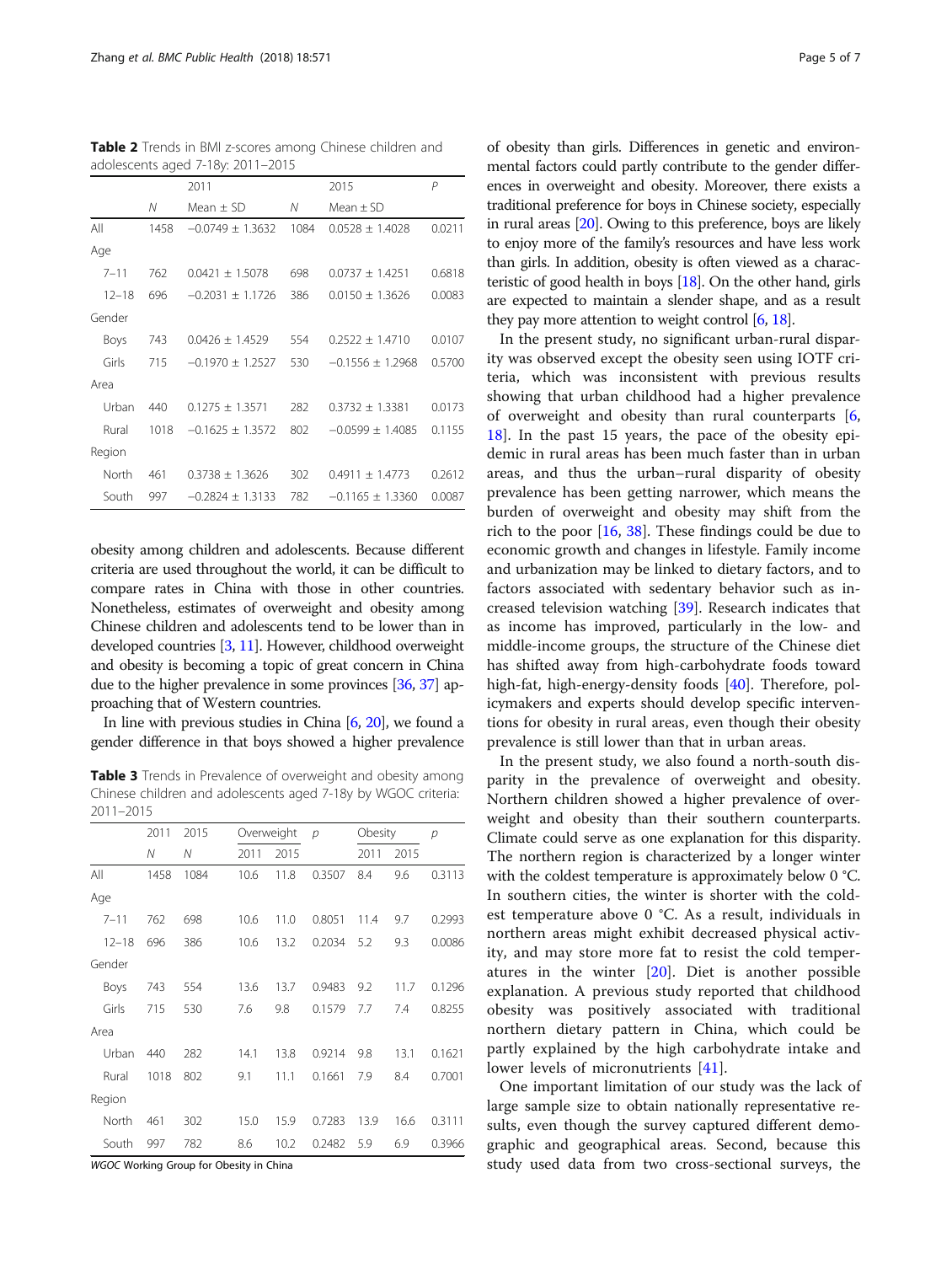<span id="page-5-0"></span>data can't be used to infer causality or predict future trends. Prospective studies could confirm or broaden our results. Finally, we did not analyze factors such as dietary and lifestyle habits that may affect trends in overweight and obesity.

Despite these limitations, to the best of our knowledge, this is the first study to report the most recent prevalence and stabilizing trends in overweight and obesity among Chinese children and adolescents using large survey data between 2011 and 2015. Based on the results, the government and scientific community could take appropriate measures for childhood obesity prevention. Besides, we used three different set of criteria to estimate the prevalence of childhood overweight and obesity, making international comparisons possible.

# Conclusion

In summary, overweight has remained stable since 2011, and obesity has stabilized in children, but not in adolescents. Continuing research is needed to confirm these trends. Effective policies and interventions need to be sustained and intensified to lower rates of childhood overweight and obesity, even though the prevalence remains lower than developed countries.

# Abbreviations

CHNS: China Health and Nutrition Survey; CNTCS: China Nutritional Transition Cohort Study; IOTF: International Obesity Task Force; WGOC: Working Group for Obesity in China; WHO: World Health Organization

# Acknowledgements

The authors are grateful to the participants for their involvement in the survey. The authors also thank the team at National Institute for Nutrition and Health, Chinese Center for Disease Control and Prevention, the Carolina Population Center, University of North Carolina at Chapel Hill, and the 15 provincial Center for Disease Control and Prevention.

# Funding

This research uses data from the CHNS and CNTCS. The CHNS receives funding from the NIH to Carolina Population Center at the University of North Carolina at Chapel Hill (NIH grant P2C HD050924, T32 HD007168) and to research grants from the NIH (R01DK104371, R01HL108427, R01 HD30880, P30 DK056350, R01 R01DK104371, R01HL108427) and the NIH Fogarty grant D43 TW009077 for financial support for the CHNS data collection and analysis files from 1989 to 2015 and future surveys. The CNTCS (13103110700015005) is supported by national finance allocation in China since 2015.

#### Availability of data and materials

The raw data sets supporting this article can be made available by emailing the corresponding author on reasonable request.

# Authors' contributions

The authors' contributions are as follows: JGZ conducted data collection, data management, statistical analysis and interpretation, and manuscript design and writing. HJW, ZHW, WWD, CS, JZ, HRJ, XFJ, FFH, YFOY and YW conducted data collection, data management, and advised on statistical analysis. HJW and ZHW contributed to editing and proof reading of the final version of the manuscript. BZ, the corresponding author, had full access to all the data in the study and takes the primary responsibility for the final content. All authors read and approved the final version of the manuscript.

### Ethics approval and consent to participate

All subjects' parents gave written informed consent for their children's participation in the survey.

The CHNS was approved by the Institutional Review committees of the University of North Carolina at Chapel Hill and the National Institute for Nutrition and Health, Chinese Center for Disease Control and Prevention.

# Competing interests

The authors declare that they have no competing interests.

# Publisher's Note

Springer Nature remains neutral with regard to jurisdictional claims in published maps and institutional affiliations.

# Received: 2 June 2017 Accepted: 19 April 2018 Published online: 02 May 2018

#### References

- 1. Commission on Ending Childhood Obesity. Report of the commission on ending childhood obesity. Geneva: World Health Organization; 2016. [http://](http://www.who.int/end-childhood-obesity/publications/echo-report/en/) [www.who.int/end-childhood-obesity/publications/echo-report/en/.](http://www.who.int/end-childhood-obesity/publications/echo-report/en/) Accessed 25 Jan 2016.
- 2. Washington RL. Evidence-based medicine and the obesogenic environment. J Pediatr. 2006;149(1):5–6.
- 3. Ng M, Fleming T, Robinson M, Thomson B, Graetz N, Margono C, Mullany EC, Biryukov S, Abbafati C, Abera SF, et al. Global, regional, and national prevalence of overweight and obesity in children and adults during 1980-2013: a systematic analysis for the Global Burden of Disease Study 2013. Lancet. 2014;384(9945):766–81.
- 4. Yu Z, Han S, Chu J, Xu Z, Zhu C, Guo X. Trends in overweight and obesity among children and adolescents in China from 1981 to 2010: a metaanalysis. PLoS One. 2012;7(12):e51949.
- 5. Song Y, Wang HJ, Ma J, Lau PW, Hu P, Zhang B, Wang Z. BMI-for-age Zscore distribution shifts among Chinese children: gender disparity. Obesity (Silver Spring). 2014;22(4):1187–93.
- 6. Song Y, Wang HJ, Dong B, Ma J, Wang Z, Agardh A. 25-year trends in gender disparity for obesity and overweight by using WHO and IOTF definitions among Chinese school-aged children: a multiple cross-sectional study. BMJ Open. 2016;6(9):e011904.
- 7. Uijtdewilligen L, Waters CN, Muller-Riemenschneider F, Lim YW. Preventing childhood obesity in Asia: an overview of intervention programmes. Obes Rev. 2016;17(11):1103–15.
- 8. Liang YJ, Xi B, Song AQ, Liu JX, Mi J. Trends in general and abdominal obesity among Chinese children and adolescents 1993-2009. Pediatric obesity. 2012;7(5):355–64.
- 9. National Health and Family Planning Commission. Report on Chinese Residents' chronic diseases and nutrition (2015). Beijing: People's Medical Publishing House; 2016.
- 10. Kess A, Spielau U, Beger C, Gausche R, Vogel M, Lipek T, Korner A, Pfaffle R, Kiess W. Further stabilization and even decrease in the prevalence rates of overweight and obesity in German children and adolescents from 2005 to 2015: a cross-sectional and trend analysis. Public Health Nutr. 2017;20(17):3075–83.
- 11. Ogden CL, Carroll MD, Lawman HG, Fryar CD, Kruszon-Moran D, Kit BK, Flegal KM. Trends in obesity prevalence among children and adolescents in the United States, 1988-1994 through 2013-2014. JAMA. 2016;315(21):2292–9.
- 12. van Jaarsveld CH, Gulliford MC. Childhood obesity trends from primary care electronic health records in England between 1994 and 2013: populationbased cohort study. Arch Dis Child. 2015;100(3):214–9.
- 13. Hardy LL, Mihrshahi S, Gale J, Drayton BA, Bauman A, Mitchell J. 30-year trends in overweight, obesity and waist-to-height ratio by socioeconomic status in Australian children, 1985 to 2015. Int J Obes. 2017;41(1):76–82.
- 14. Rodd C, Sharma AK. Recent trends in the prevalence of overweight and obesity among Canadian children. CMAJ. 2016;188:E313–20.
- 15. Zhang YX, Wang ZX, Zhao JS, Chu ZH. Trends in overweight and obesity among rural children and adolescents from 1985 to 2014 in Shandong, China. Eur J Prev Cardiol. 2016;23:1314–20.
- 16. Song Y, Ma J, Wang HJ, Wang Z, Hu P, Zhang B, Agard A. Secular trends of obesity prevalence in Chinese children from 1985 to 2010: urban-rural disparity. Obesity (Silver Spring). 2015;23(2):448–53.